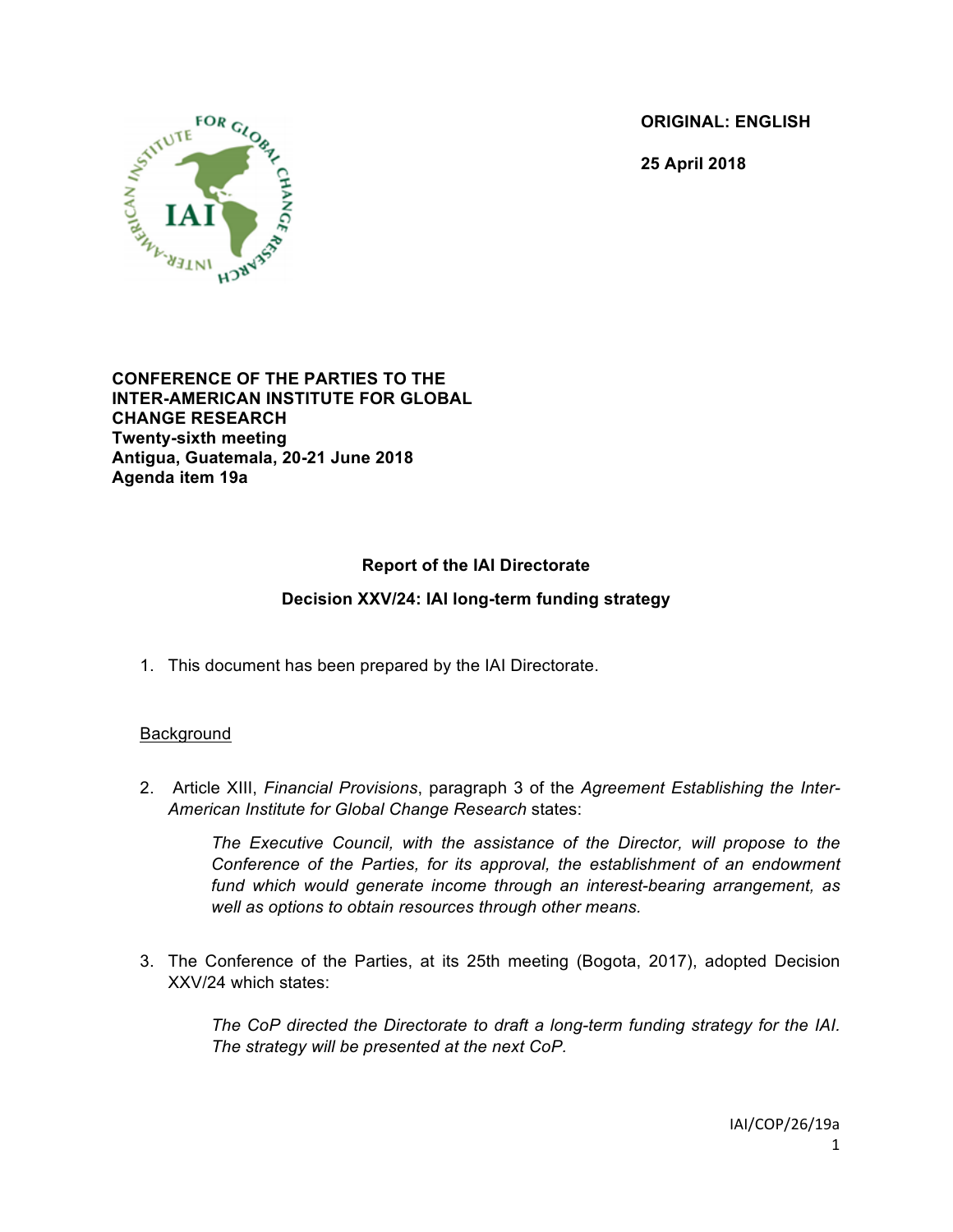4. The need for an IAI long-term funding strategy was also a recommendation made at the Executive Council, Scientific Advisory Committee and the Science Policy Advisory Committee at their joint meeting of 12 June 2017 which was held back-to-back with CoP-25. The recommendation stated that:

*The Directorate will draft a long- term funding strategy for the IAI.*

5. The Conference of the Parties (CoP), at its 25th meeting (Bogota, 2017) also adopted Decision XXV/23 on *the IAI long-term communication strategy and plan<sup>1</sup> ,* which states:

> *The CoP directed the Directorate to draft a long-term communication strategy and plan. The document will be presented at the next CoP.*

*6.* The above Decision complements Decision XXV/28 on *Augmenting science communication capacities of IAI research projects* which states:

*The CoP directed the Directorate to find ways to enhance the capacity of IAI research projects to communicate their results to stakeholders.*

7. The IAI long-term funding and communications strategies are interlinked as communications cut across all operational activities of the IAI. Enhanced communication and marketing of the IAI portfolio of activities will attract visibility, interest in the work of the organization and maximize the potential to attract new donors and funding.

# The IAI long-term funding strategy

- 8. In light of the above, the IAI Directorate consulted with experienced philanthropy fundraising experts on the elements needed in an IAI-centered funding policy.
- 9. Accordingly, a draft IAI long-term funding strategy is attached as Annex 1 to this document.

# Recommendation

10. The Conference of the Parties is invited to consider adopting the draft decision contained in the Annex 2 to the present document.

<sup>&</sup>lt;sup>1</sup> See document: *Decision XXV/23: IAI long-term communication strategy and plan*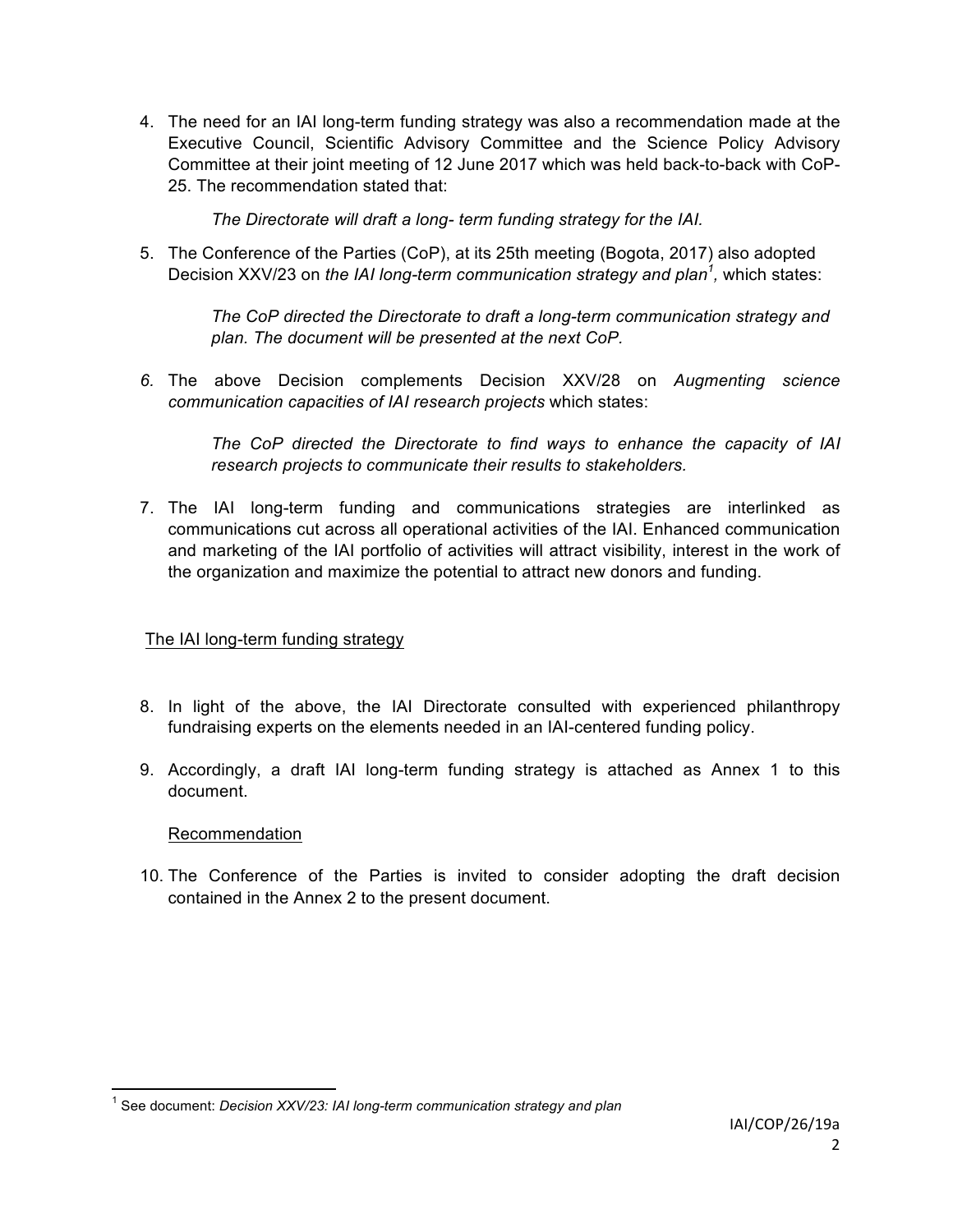**Annex 1**

## **IAI long-term funding strategy**

#### **Introduction**

The purpose of the Inter-American Institute for Global Change Research (IAI) long-term funding strategy is to provide the organization with sustainable financial resources in support of its scientific agenda, capacity building program, informing of policy makers and other activities.

There are three funding streams to consider: a) Parties' contributions to the IAI Core budget for the operations and management of the IAI Directorate; b) the IAI program budget which supports the IAI's scientific and capacity building programs, among others; c) and, specific activities budget where funding is sought from donor agencies, targeted Parties, international development banks and other sources for support.

The long-term funding strategy seeks also to provide guidance in the establishment of an endowment for the IAI, per Article XIII, Financial Provisions, paragraph 3 of the Agreement Establishing the Inter-American Institute for Global Change Research:

*The Executive Council, with the assistance of the Director, will propose to the Conference of the Parties, for its approval, the establishment of an endowment fund which would generate income through an interest-bearing arrangement, as well as options to obtain resources through other means.*

An endowment may be described as a fund that holds its principal in perpetuity and only pays out a small portion, about 4 to 5 percent per year, for use in general operations and programs. Endowment investments have dual goals: to grow the principal and to generate income.

Arguably, the establishment of an endowment for the IAI, however small, can mean the difference between long-term financial sustainability and potential demise. Endowment funds are particularly important during difficult economic periods, as they provide a base source of funding that may allow the IAI to continue its work, even when expected funding becomes unavailable for several years.

In building an endowment it is important to understand what motivates the average donor to make a contribution. Generally speaking, donors are motivated to contribute because they care about IAI and/or its mission and/or wish to ensure that the IAI or one of its programs is sustainable. Donors have the ability to make a large enough contribution to make a significant impact on an existing endowment.

Given the above, the following is a proposed Four-Phased IAI Endowment Campaign to secure the fiscal, intellectual, and social capital for IAI to operate as needed with external funds. This Campaign will also serve as the IAI long-term funding strategy, given that success in the establishment of an endowment with sufficient resources will provide the IAI with the sustainability it seeks.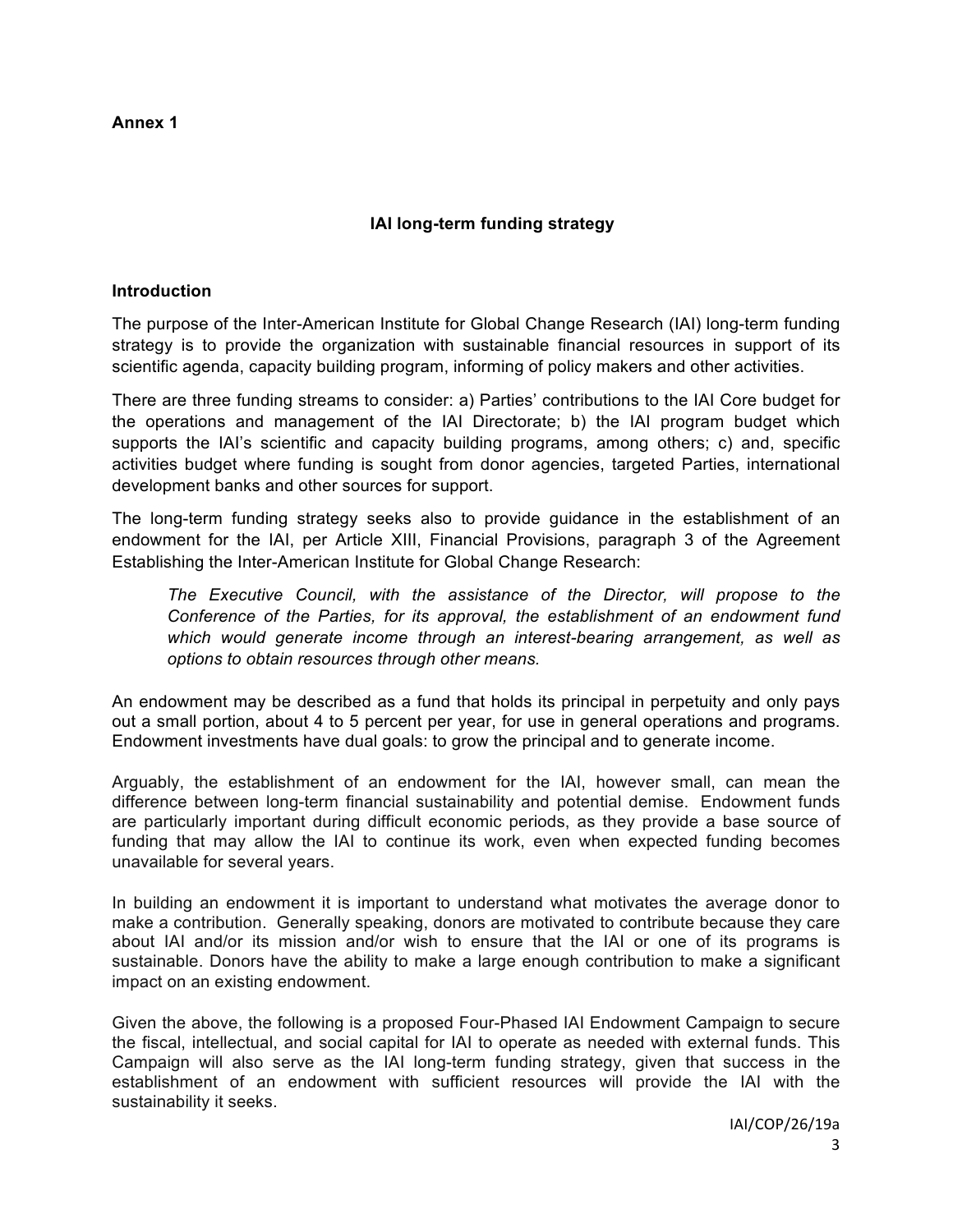It should be noted that this strategy does not negate the need for the IAI to outreach to Parties, international and regional funding mechanisms and development banks and other international and national official funding sources.

Outreach to Parties must also continue. Success in reaching out to non-traditional donors to the IAI may hinge on Party support and contributions. A potential funder may have a better view of the IAI if Party support is strong and the IAI Directorate is able to fully meet its administrative and operational activities.

The private sector and foundations and individual donors require a different approach and outside expertise may be required. Moreover, outreach to the private sector will entail efforts to assist in the establishment of an endowment fund and also efforts to secure separate funding for specific projects and activities. For example, external financial resources may be used in the establishment of a sponsored delegate project to improve the capacity of the IAI to support participation of delegates from Parties at meetings of its Conference of the Parties (CoP), and other relevant meetings and activities. It will also invigorate the Institute's governance through the revitalization of the CoP resulting from increased participation and through greater involvement of Parties in the implementation of projects and activities.

Lastly, communication and invitations for joint activities with development banks and mechanisms will provide better opportunities for co-funding of IAI projects. Special efforts must be made to work with Parties to develop IAI projects that facilitate co-funding from development banks and mechanisms. Additionally, development banks and mechanisms may be a source for the establishment of large-scale multinational projects supported by the IAI on specific topics and activities. This approach is noted given its capacity to improve IAI activities under multilateral environmental frameworks that are normally funded under development banks and mechanisms.

# **Phase One: Planning and Preparation Phase (June 2018 – March 2019)**

### **Pre-campaign and Donor Prospect Identification**

In this phase, focus would be made to: (a) develop major contribution best practices, (b) identify prospects, (c) set viable goals, (d) set timelines, and (e) decide when and how to launch the campaign.

Three goals should be accomplished during this phase:

- 1. Conduct a feasibility study or other assessment to determine the financial amount needed to be raised, and the plausibility of it being raised, during the specified time period of the campaign;
- 2. Draft a working "case for support" document which communicates and articulates, among other elements, how the endowment campaign will enhance and transform IAI's work across the region and its significance to individual Parties;
- 3. Develop the campaign structure and recruit a professional fundraiser, subject to the availability of external financial resources.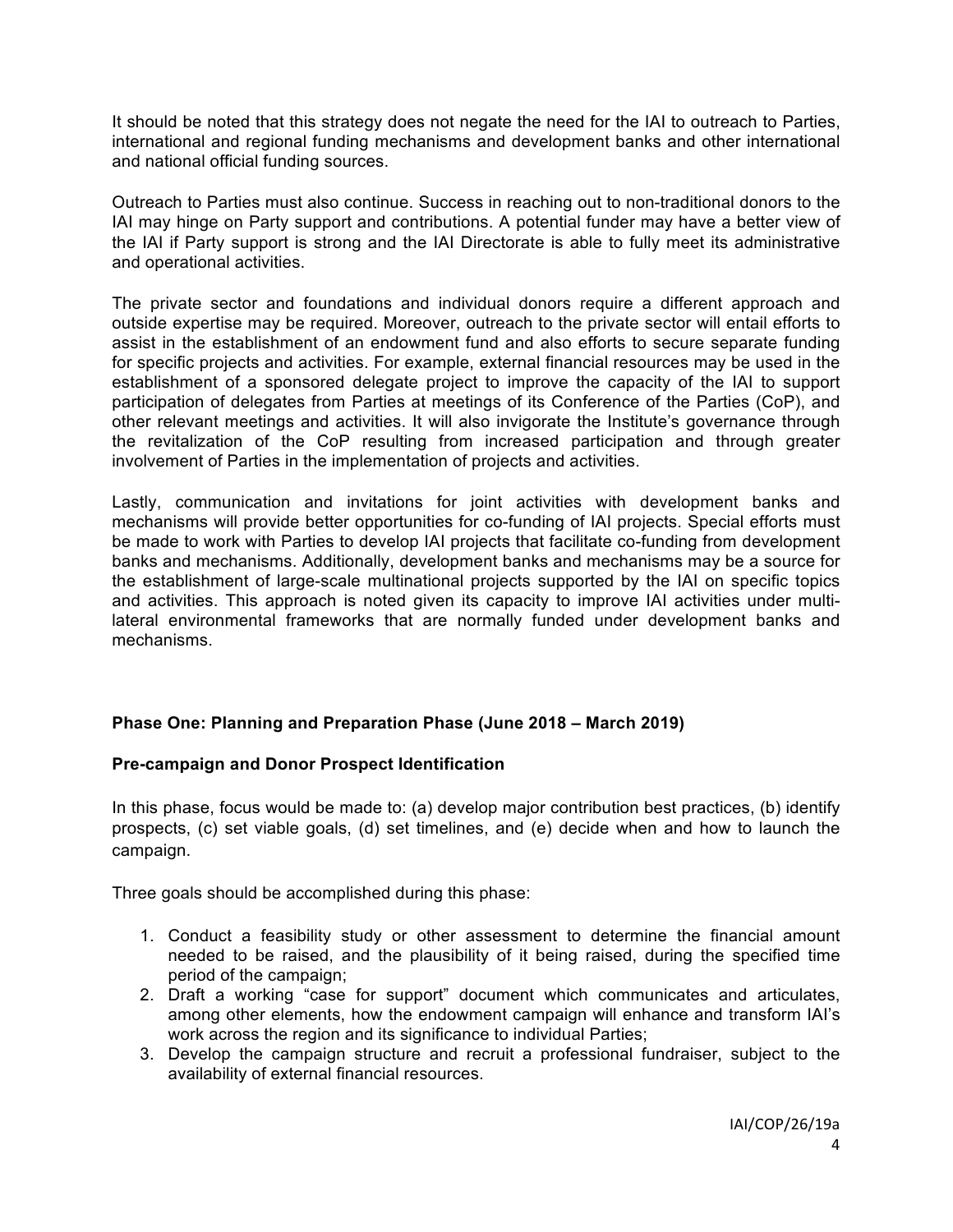An equally important task during the Planning and Preparation Phase is drafting a Major Contributions Chart. This chart can be used as a tool by the fundraiser to visualize the number of donors needed, their categories (individual donors, foundations, private sector, development banks, etc.) and the number of "requests" required to reach the goal.

A contribution range chart is based on the observation that an analysis of any fundraising campaign will indicate that usually, but not always, it is a small group of donors who are the key to a successful campaign. Or, more succinctly, they provide the most significant contributions.

More people will make medium sized contributions, and many people will make small contributions (which is not reflected in the chart below). In fact, most of the truly significant contributions will originate from a handful of donors. Below is a sample contribution range chart that can be revised to meet the needs of the IAI once the campaign is underway.

| <b>Gift Level</b> | # of Gifts     | # of<br><b>Prospects</b> | <b>Amount</b> |
|-------------------|----------------|--------------------------|---------------|
| \$10,000,000      | $\overline{4}$ | 10                       | \$40,000,000  |
| \$5,000,000       | $\overline{2}$ | 10                       | \$10,000,000  |
| \$1,000,000       | 10             | 25                       | \$10,000,000  |
| \$500,000         | 10             | 24                       | \$5,000,000   |
| \$250,000         | 16             | 48                       | \$4,000,000   |
| \$100,000         | 32             | 96                       | \$3,200,000   |
| \$50,000          | 64             | 192                      | \$3,200,000   |
| \$25,000          | 110            | 480                      | \$2,750,000   |

### Sample of an IAI Contribution Range Chart for \$78,000,000 USD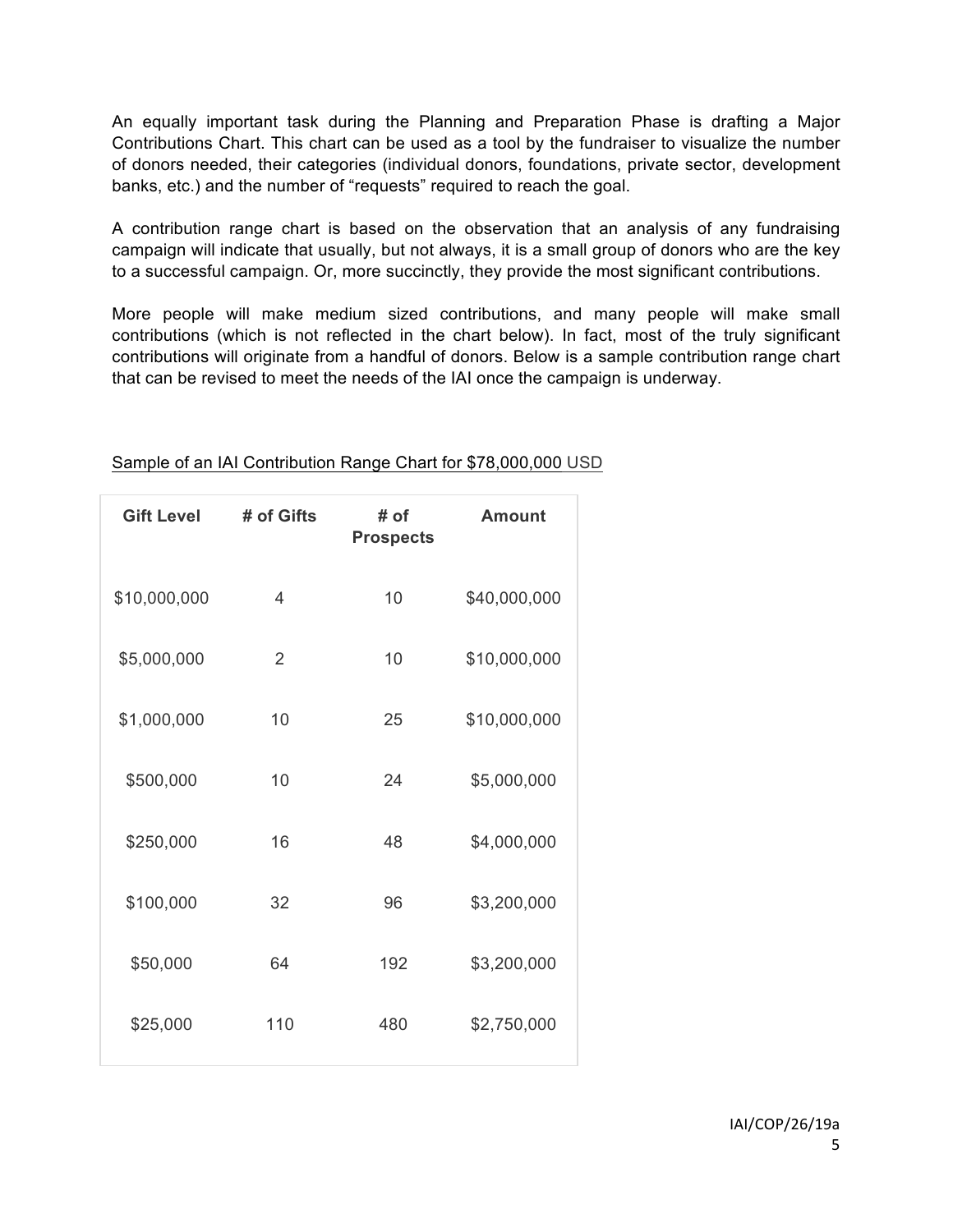Total Raised \$78,100,000

On development of the chart, identification of prospects can begin. The fundraiser's most important task during this Planning and Preparation Phase is to work with the IAI Directorate to build a list of major contribution prospects (a major contribution is a donation of \$25,000 USD or more).

This task can be defined as the (A)bility, (B)elief and (C)ontact identifiers:

- A. Ability: do donor prospects identified have the financial capacity to make a transformational gift?
- B. Belief: do the donor prospects identified believe in IAI's mission and vision?, and
- C. Contact: who (IAI Director: Policy, Partnerships and Communication) has the relationship with the major gift prospect, and who feels comfortable introducing the prospect to IAI's frontline fundraiser?

While the above targets primarily private donors, the private sector and foundations, especial outreach to Parties is to be made also during this phase. Efforts at communicating with Parties, discussing contributions and the need for greater participation is the responsibility of the IAI Directorate and must be undertaken with due urgency.

This phase also includes the establishment of activities by the IAI Directorate to formalize joint activities with international development banks and mechanisms, particularly in support of projects submitted by Parties. Support by such banks and mechanisms can take two forms: cofunding of Party led project or funding of specific projects designed by the IAI Directorate in collaboration with Parties.

# *Donor Research*

Integral to the research on donors, it is absolutely necessary to compile as much information on them in relation to the campaign as possible.

Ways of identifying high capacity endowment campaign donors whose philanthropic interest and passion may match the IAI mission and vision includes:

- Newsletters or annual reports from similar Inter-Governmental Organizations that may list the prospect's name as a donor; and,
- Newspaper articles and/or newsfeeds that may mention the prospect's large donation to a similar Inter-Governmental Organization.

In addition to the information above, research is also needed on the following: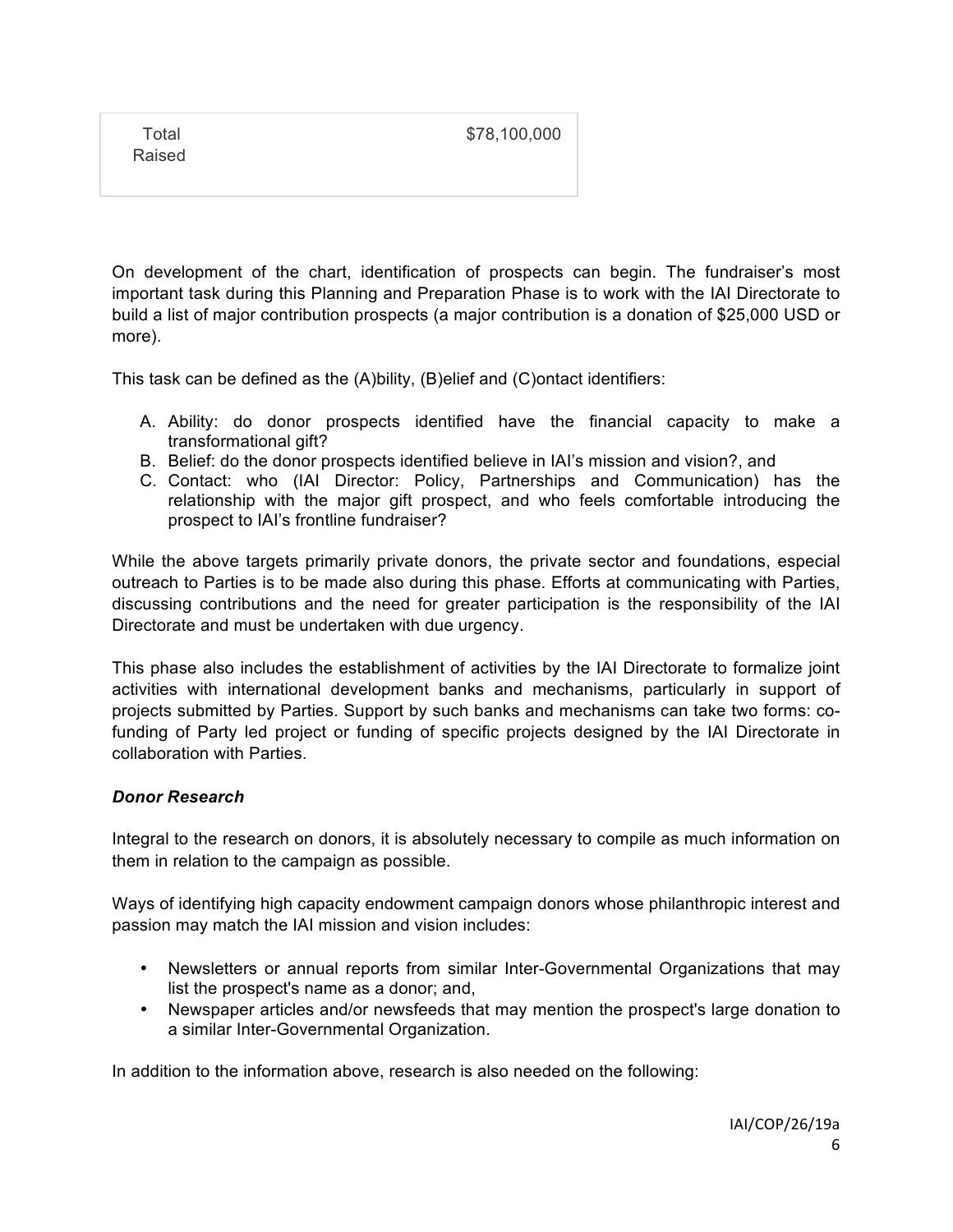- Has the prospect ever made a large capital gift before;
- If yes, to what kind of campaign and in what amount;
- Does the prospect have assets that he or she can use for your campaign;
- Will the prospect be attracted to naming opportunities? Is there someone in their life they might wish to honor or memorialize?

#### **Phase Two: The Quiet Phase (March 2019 – April 2020)**

It is during this phase that the campaign itself begins. In this phase, efforts will be made to establish formal IAI campaign committees comprised of individuals who have the highest contribution capacity, begin the cultivation and solicitation of the top 8 to 10 highest contribution capacity prospects, and make any final adjustments to the IAI "case for support", or, alternatively, "why you should give".

The primary objective of this phase is to raise 50-60% of the fund-raising goal before announcing the campaign to the public. Once the campaign is announced online and through other social media, momentum would have been created and there will be some certainty of success. In many ways, the quiet phase is the most crucial part of the campaign.

#### **Phase Three: Launch and the Public Phase (May 2020 – June 2022 or 2023)**

Once the campaign is launched publicly, middle phase of the campaign begins. This is the start of intensive solicitation. It is incumbent on the IAI Executive Director, the Director of Policy, Partnerships and Communication, along with the fundraiser to plan events to introduce the campaign's public phase. This will allow the IAI to make its case to the public at large. This phase may last up to two or three years.

This middle phase is possibly the most difficult part of the campaign. The difficulty arises because in most campaigns the biggest donors generally prefer to not donate during the middle phase.

They either wish to be the first to donate, or to contribute the funds needed to reach the end of the campaign. The secret to success in this tough "grind" or middle phase is creating excitement and momentum by asking a significant number of people to make gifts.

IAI's fundraiser must set a good example. He or she should be familiar with a large number of prospects and understand deeply the mission of the IAI. Every day the frontline fundraiser will have a certain number of people he/she will reach out to for meetings.

The frontline fundraiser should do everything he/she can to create and sustain a sense of forward motion, excitement, and achievement. That's why some campaigns use thermometers to indicate the level of support received and the remaining gap to meeting the goal.

### **Phase Four: Wrap Up Phase (July 2023 –)**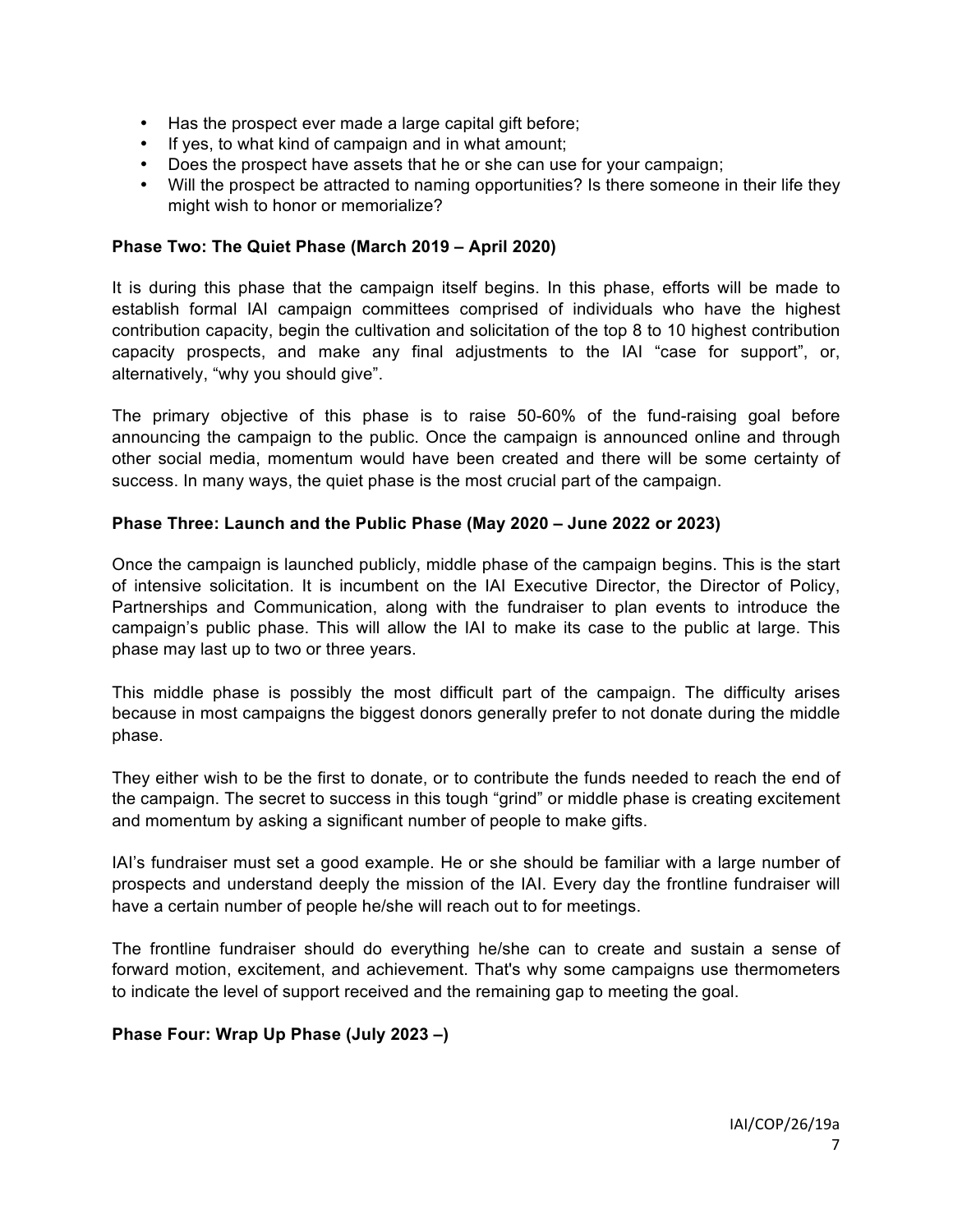During this phase it is necessary to ascertain that all systems are in place to collect pledges, ensure that requisite reports are drafted, and that the campaign continues to function in an effort to raise other funds once the goal of the endowment is reached.